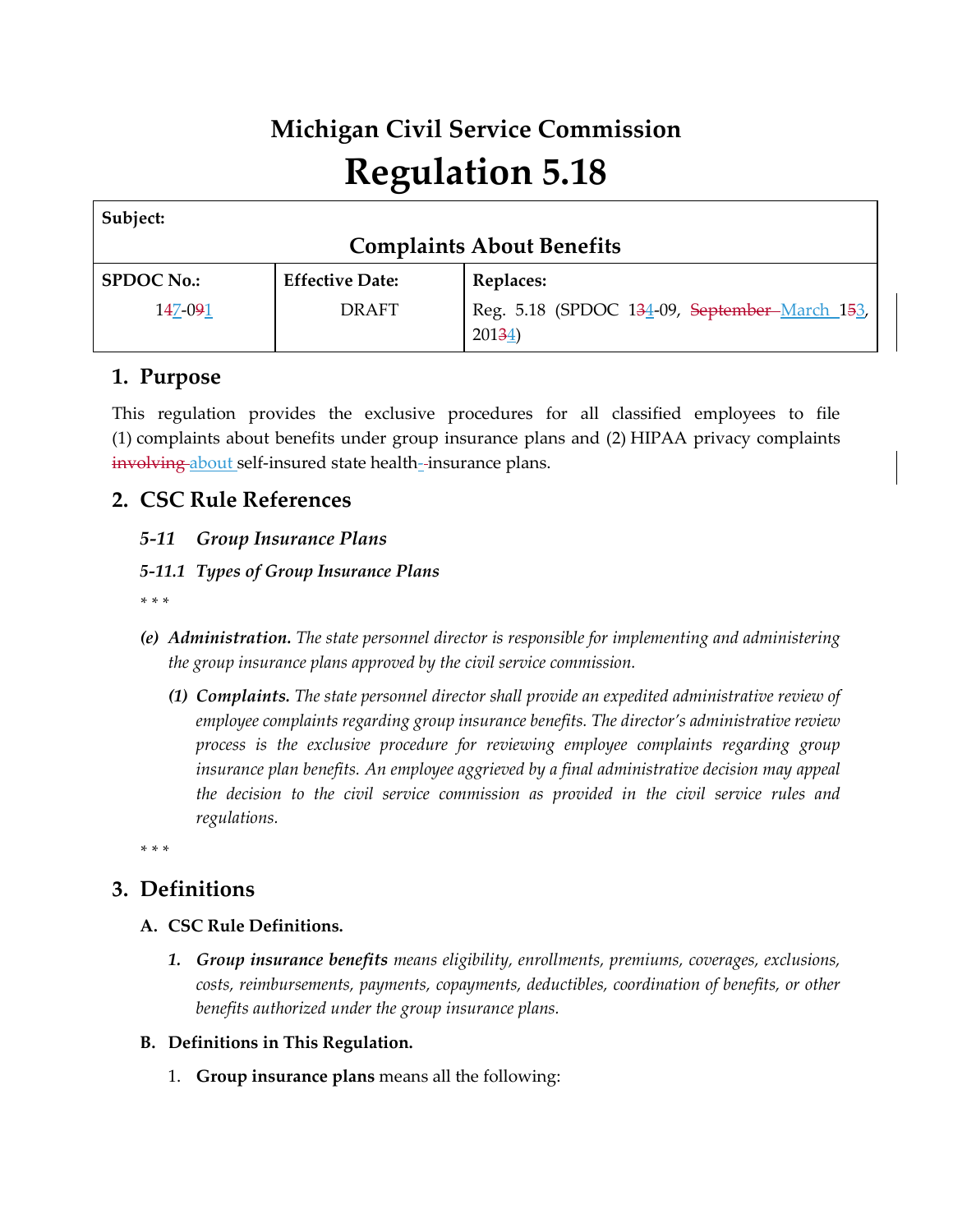- a. The group insurance plans authorized in the compensation plan for employee health, dental, vision, disability, life, and accidental death for which the State retains the responsibility to pay the cost of all claims.
- b. COBRA and other insurance continuation programs authorized by law or the compensation plan.
- 2. **Qualified pretax plan** means medical and dependent care spending accounts and qualified parking reimbursement plans authorized by law.
- 3. **Third-party administrator (TPA)** means an organization under contract with the State to provide day-to-day administration of claims under a group insurance plan.
- 4. **Voluntary benefits plan (VBP)** means a benefit or insurance plan for which (1) the State does not pay any portion of the costs or benefits and (2) the employee pays all premium costs.

### **4. Standards**

- **A. Complaints About Third-Party Administrator (TPA) Decisions.** Several state group insurance plans have a TPA that processes claims on behalf of the Sstate's behalf. The  $S<sub>S</sub>$  tate, however, retains responsibility to review these decisions. A classified employee with a complaint over a group-insurance--plan benefit must complain under the exclusive procedures provided in this regulation.
	- 1. **Plans and Tthird-Pparty Aadministrators.** The following table lists the TPAs (as of the date of this regulation) whose decisions, if challenged, must be appealed under this regulation:

| <b>Group Insurance Plan</b>                                         | Third-Party Administrator (TPA)          |
|---------------------------------------------------------------------|------------------------------------------|
| <del>1. State Health Plan PPO</del>                                 | 1. Blue Cross Blue Shield of<br>Michigan |
| ——New State Health Plan PPO                                         | 2. Blue Cross Blue Shield of<br>Michigan |
| 3. Catastrophic Health Plan                                         | 3. Blue Cross Blue Shield of<br>Michigan |
| 4. State Dental Plan                                                | 4. Delta Dental Plan of Michigan         |
| <del>5. Preventive Dental Plan</del>                                | 5. Delta Dental Plan of Michigan         |
| 6. State Vision Plan                                                | 6. Blue Cross Blue Shield of<br>Michigan |
| 7. State Mental Health <del>&amp; and</del><br>Substance Abuse Plan | 7. Magellan<br>Healthcare                |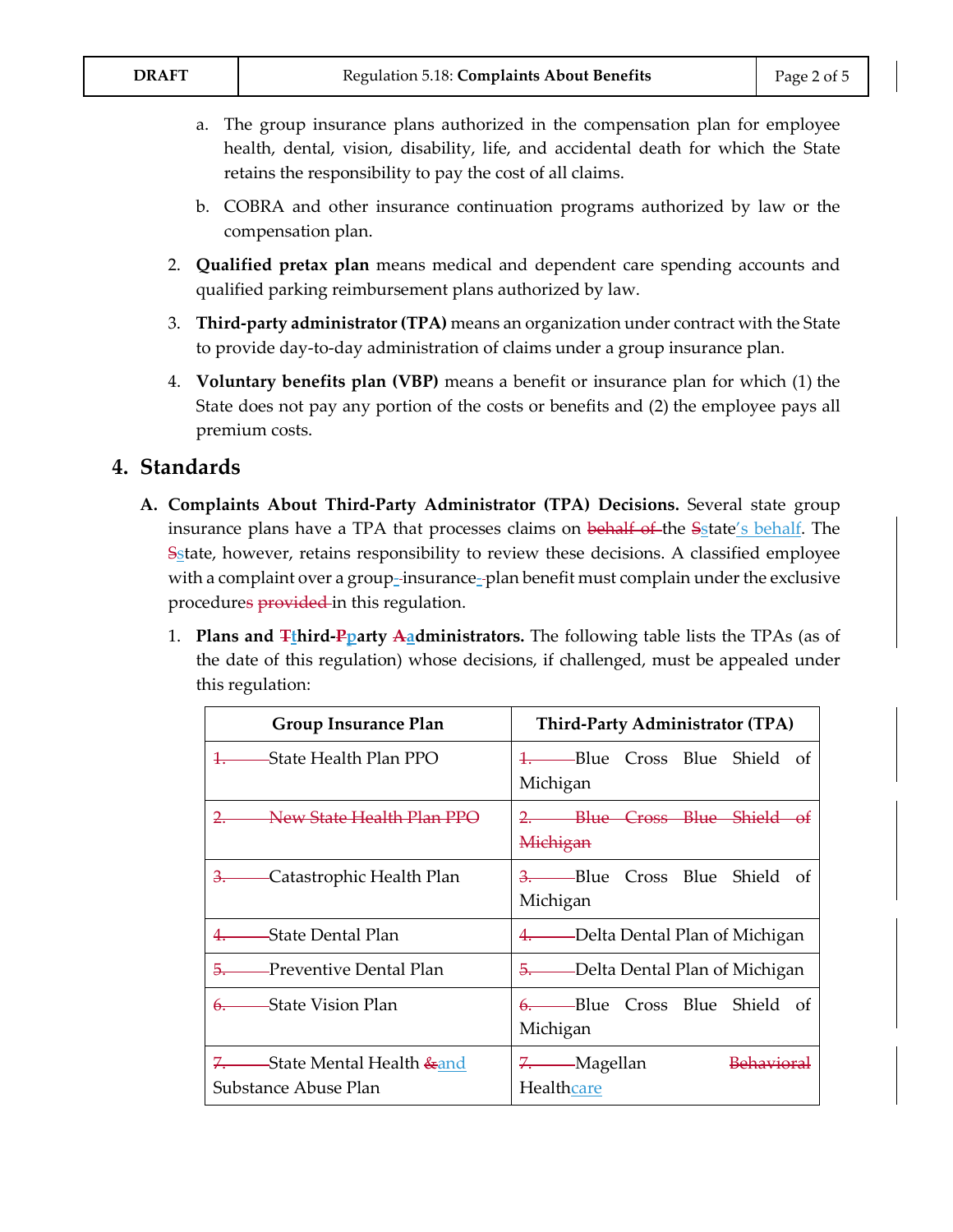| <b>Group Insurance Plan</b>                      | Third-Party Administrator (TPA)                                           |
|--------------------------------------------------|---------------------------------------------------------------------------|
| -State Prescription Drug Plan                    | - MedImpactOptumRx<br>8.                                                  |
| -Group Life Insurance Plan                       | ——Minnesota Life                                                          |
| 10. Long-term Disability Plan                    | <b>Citizens Management Inc.</b> York<br>10.<br><b>Risk Services Group</b> |
| 11. Medical Care Spending<br><b>Account Plan</b> | 11. WageWorks                                                             |

- 2. **Initial**  $\epsilon$  **complaints to TPA.** If an employee has a complaint about a group-insurance -benefit or qualified--pretax--plan decision made by a TPA ( $f$ or examplee.g., a coverage, exclusion, or payment decisions), the employee must first file a complaint with the TPA and exhaust all appeal mechanisms provided by the TPA. All documentation to be considered in any appeal must be provided by the final appeal available with the TPA; records newly submitted with an appeal to the Employee Benefits Division (EBD) will not be considered.
- 3. **Appeal of TPA Ddecision.** After exhausting the TPA's complaint and appeal processes, an employee who disagrees with the a TPA's final decision may must file any written appeal in writing, as follows:
	- a. **Where to file**. An The appeal under the **LTD plan** must be filed with the Office of the State Employer (OSE). An appeal under **any other insurance plan** listed above must be filed with the Employee Benefits Division (EBD) of the Civil Service Commission.
	- b. **Time limit.** The EBD appeal must be **received** the appeal by the appropriate division (EBD or OSE) within 28 calendar days after the date of the TPA's final decision. If an employee fails to timely appeal, the TPA's decision is final and cannot be further appealed.
	- c. **DocumentsContents.** The An appeal must include (a) a clear and concise statement of the relief sought and reasons why the TPA's decision is in error, and (b) a copyies of  $\frac{d}{dt}$  the final TPA decisions of the TPA, and (c) any other relevant information and evidence needed to consider the appeal. This appeal is the last opportunity for the appellant to submit new medical documentation supporting a claim of eligibility for group insurance benefits being appealed. The EBD will obtain the record from the TPA for its review.
	- d. **Review and decision.** If a timely appeal is filed, the EBD shall review the record from the TPA, the employee's filing, and any other information necessary to evaluate the appeal.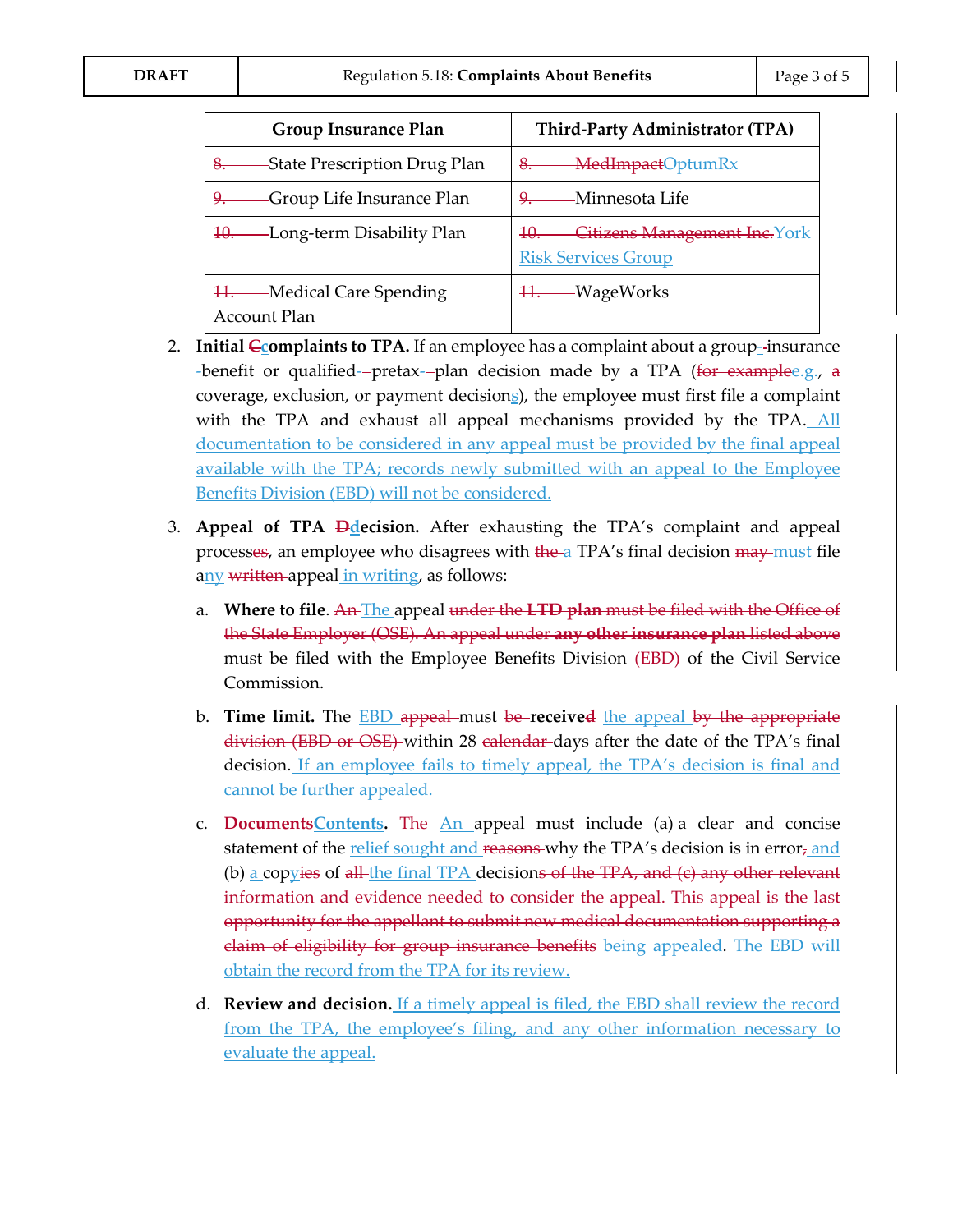- (1) **Staff review and decision.** The EBD or OSE, as appropriate, shall then conduct a staff review of the appeal and issue a written staff decision.
	- (2) **Request for full review.** After the staff decision is issued, an employee may request a full review by the State Personnel Director. The request must be in writing and must be **received** by the OSE for LTD appeals or the EBD for all other TPA appeals within 28 calendar days after the date of the staff decision. The OSE or EBD will forward the request together with the full administrative record to the director. A request must demonstrate why the staff decision was incorrect. If an employee fails to timely object, the staff decision is final and cannot be further appealed. If a timely request is filed, the director or a designee shall review the record for error, obtain any other information necessary to evaluate the appeal, and issue a written decision.
- **B.** Direct Complaint to Civil Service. If an An-employee with has a complaint about a groupinsurance-benefit or qualified-pretax--plan decision made by someone other than a TPA (for examplee.g., a plan enrollment decision), the employee must file any complaint in writing directly with the EBD under the exclusive procedures provided in this regulation.
	- 1. **Complaint.** The employee must file a complaint in writing directly to the **EBD**. The EBD must **receive** the direct complaint within 28 calendar days after the employee knew of or, in the exercisinge of reasonable diligence, should have known of the circumstances giving rise to the complaint.
	- 2. **Contents.** The complaint must include (1) a clear and concise statement of the relief sought and (2) copies of all relevant information and evidence needed to consider the complaint.
	- 3. **Review and decision.** The EBD shall conduct an administrative staff review of the appeal and issue a final written decision.
- **C. Further Appeal to Commission.** An employee who disagrees with a final decision of the EBDState Personnel Director or the Director's designee, either as an appeal of a TPA decision or after a direct complaint, may appeal the decision to the Civil Service Ecommission, as provided in under regulation 8.05.
- **D. HMOs, DHMOs, and VBPs.** Health Maintenance Organizations (HMOs), Dental Health Maintenance Organizations (DHMOs), and Voluntary Benefit Plans (VBPs) are not covered by this regulation. Voluntary benefit plans include legal, term-life, universal-life, long-term- care, critical- illness, home, automobile, and other insurance programs where the employee pays the full premium cost. If HMOs, DHMOs, or VBPs are responsible for a group- insurance- benefit decision, an employee must file any complaint directly with the applicable HMO, DHMO, or VBP carrier. The carrier's final decision cannot be appealed to the EBD, State Personnel Director, or Civil Service Commission.